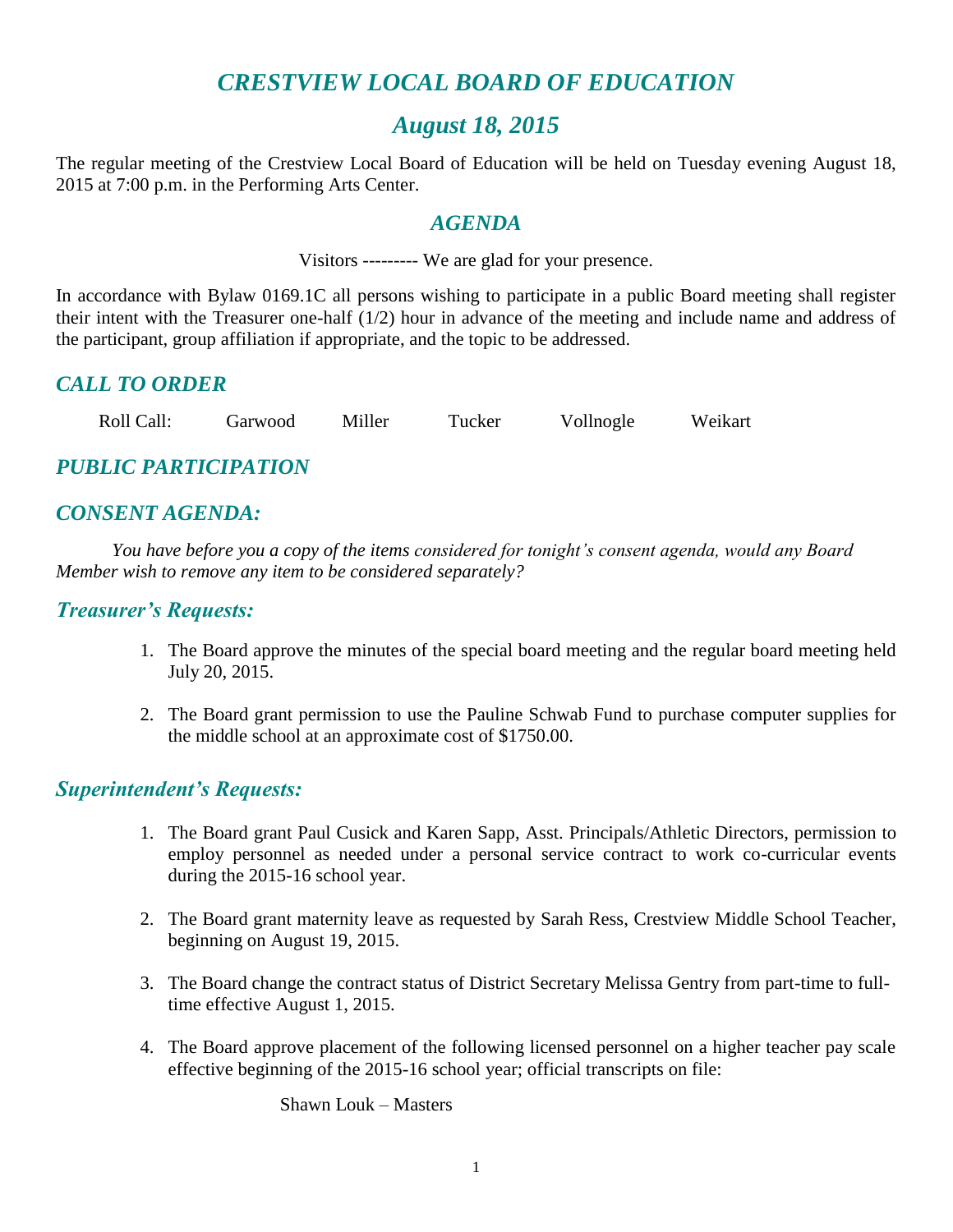- 5. The Board accept the resignation of James Gates, CHS Varsity Assistant Girls Basketball Coach for the 2015-16 school year effective immediately.
- 6. The Board grant supplemental contracts to the following licensed personnel for the 2015-2016 as per salary schedule for the assignment designated; all required reports are on file:

Dawn Moore – CHS Assistant Girls Soccer Coach

7. The Board approve the following licensed personnel to be granted a one (1) year limited contract basis for the 2015-16 school year according to the established wage rate; pending receipt of all required reports:

\_\_\_\_\_\_\_\_\_\_\_\_\_ CES Title 1 Teacher

8. The Board grant pupil activity contracts to the following nonteaching personnel for the 2015-16 school year as per salary schedule for the assignment designated pursuant to O.R.C. 3313.53; all required reports are on file:

> Myra Buck – CES Cashier Eric Potts – CHS Football Assistant Coach Jonathan Kinkead – CHS Varsity Head Boys Soccer Coach Jamiel Radman – CHS JV Boys Soccer Coach

9. The Board approve the following personnel for Athletic Department event positions for 2015-16 school year:

*Ticket Sellers -* Pamela Boyarko *CHS Clock Operator* – Donald Guy

10. The Board approve the following substitute employees salary schedules for the 2015-16 school year:

| Tutoring/Home Instruction         | $$15.00$ per hour |                  |
|-----------------------------------|-------------------|------------------|
| <b>Teachers</b>                   |                   | $80.00$ per day  |
| <b>Crestview Retired Teachers</b> |                   | $100.00$ per day |
| Custodians                        |                   | 9.00 per hour    |
| Secretaries                       |                   | 8.10 per hour    |
| <b>Bus Drivers</b>                |                   | $12.00$ per hour |
| Cooks                             |                   | 8.10 per hour    |
| Cafeteria Cashiers                |                   | 8.10 per hour    |
| Cafeteria Servers                 |                   | 8.10 per hour    |
| <b>Technology Assistant</b>       |                   | 8.10 per hour    |

11. The Board approve the following as non-paid volunteers for the 2015-16 school year; pending receipt of all required reports:

> Justin Boyd – Volunteer Assistant Football Coach Daniel Hill – Volunteer Assistant Football Coach Judith Gregory – Volunteer Assistant Volleyball Coach Judith Gregory – Volunteer Assistant Girls Track Coach Peggy Simmons – Volunteer Volleyball Scorekeeper Andris Baltputnis – Volunteer Announcer Michael Turvey – Volunteer Clock Operator

12. The Board approve the following student fees for the 2015-16 school year:

Integrated Science \$ 15.00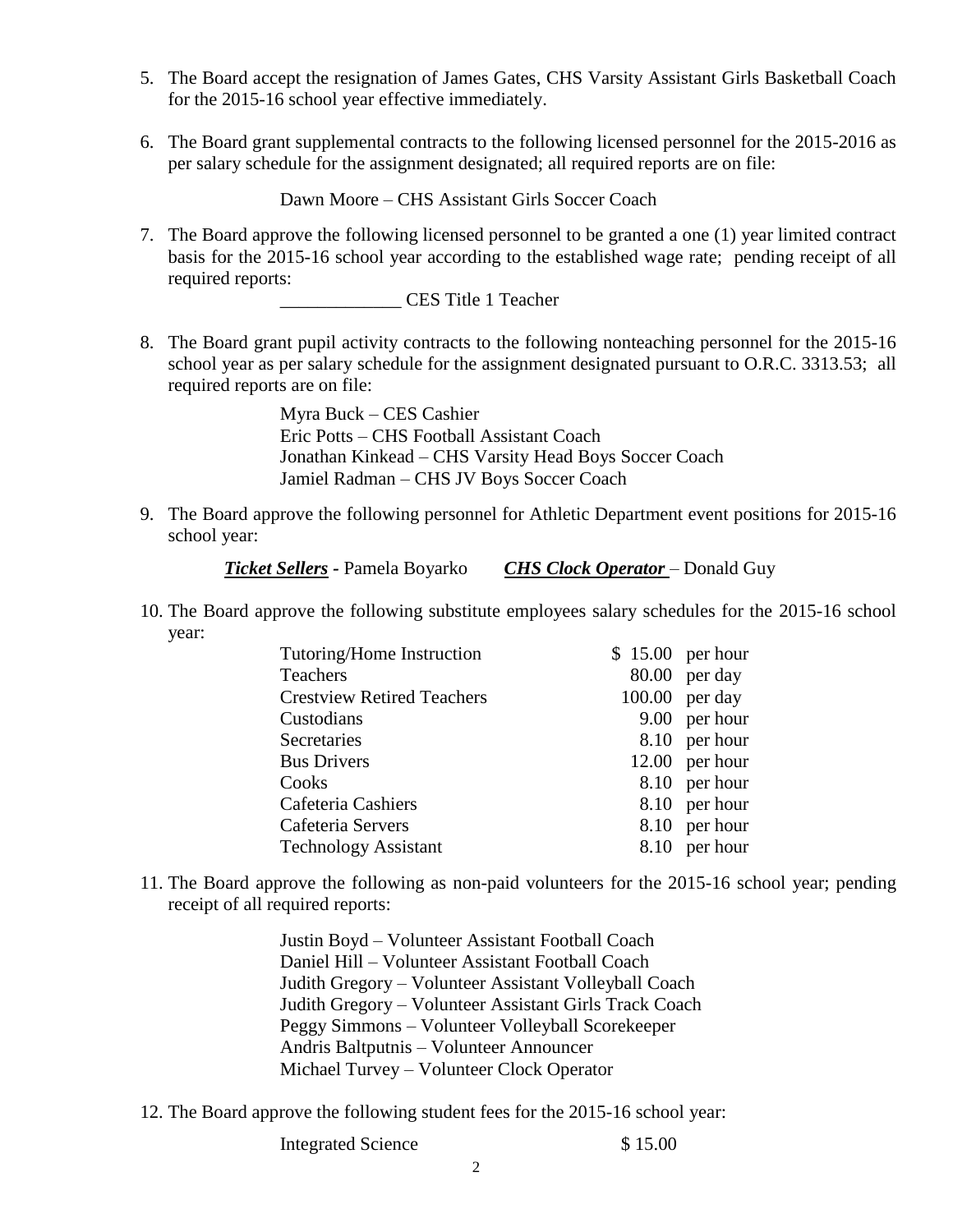| Art(HS)                     | 15.00 |
|-----------------------------|-------|
| Chemistry I and II          | 15.00 |
| Biology I and II            | 15.00 |
| Physics                     | 15.00 |
| <b>Creative Foods</b>       | 15.00 |
| Adventures in Family Life   | 15.00 |
| Digital Photography         | 15.00 |
| <b>Instrument Usage Fee</b> | 30.00 |
| K-8 School Fee              | 15.00 |
| <b>Technology Fee</b>       | 35.00 |

- 13. The Board approve a resolution to contract with the Columbiana County Board of Mental Retardation and Developmental Disabilities to provide educational services for school-age multihandicapped students.
- 14. The Board approve the following Teacher Handbooks for the 2015-16 school year as presented.

Crestview High School Crestview Middle School Crestview Elementary School

- 15. The Board approve the Student-Athlete and Parent Handbook as presented by Assistant Principals/Athletic Directors, Paul Cusick and Karen Sapp for the 2015-16 school year.
- 16. The Board approve the Transportation Department Handbook for the 2015-16 school year as presented by Ken Floor, Transportation Supervisor.
- 17. The Board authorize the Superintendent and Treasurer to advertise for the snow removal contract for the 2015-16 and 2016-17 school years.

## **END of CONSENT AGENDA**

Recommend the Board approve the consent agenda as presented:

Moved by \_\_\_\_, second by \_\_\_\_\_ to approve consent agenda. Vote yes: \_\_\_\_, \_\_\_ \_\_\_\_\_\_, \_\_\_\_\_\_. Vote no: \_\_\_\_\_, \_\_\_\_\_, \_\_\_\_\_, \_\_\_\_\_, \_\_\_\_\_. Absent: \_\_\_\_\_\_, \_\_\_\_\_. Motion carried \_\_\_\_\_. Failed \_\_\_\_\_.

## *Treasurer's Requests/Recommendations not included in Consent Agenda:*

1. Approve financial reports and investments as prepared and presented.

| Moved by | $\sim$ second by    | Vote yes: |                  |        | Vote no: |
|----------|---------------------|-----------|------------------|--------|----------|
|          | Absent <sup>.</sup> |           | Motion carried . | Failed |          |

- 2. Recommend: The Board accept donations from:
	- a. Three Sons Self Storage \$500.00 to CHS Football for Banner b. ACE Carriage Works, Inc. \$500.00 to CHS Football for Banner c. NDC Heating & Cooling LLC \$100.00 for Football game balls Moved by \_\_\_\_\_, second by \_\_\_\_\_. Vote yes:  $\frac{1}{\sqrt{2}}$ , \_\_\_\_, \_\_\_\_, \_\_\_\_, \_\_\_\_. Vote no: \_\_\_, \_\_\_\_\_, \_\_\_\_\_\_, \_\_\_\_\_\_\_. Absent: \_\_\_\_\_\_, \_\_\_\_\_\_. Motion carried \_\_\_\_\_\_. Failed \_\_\_\_\_.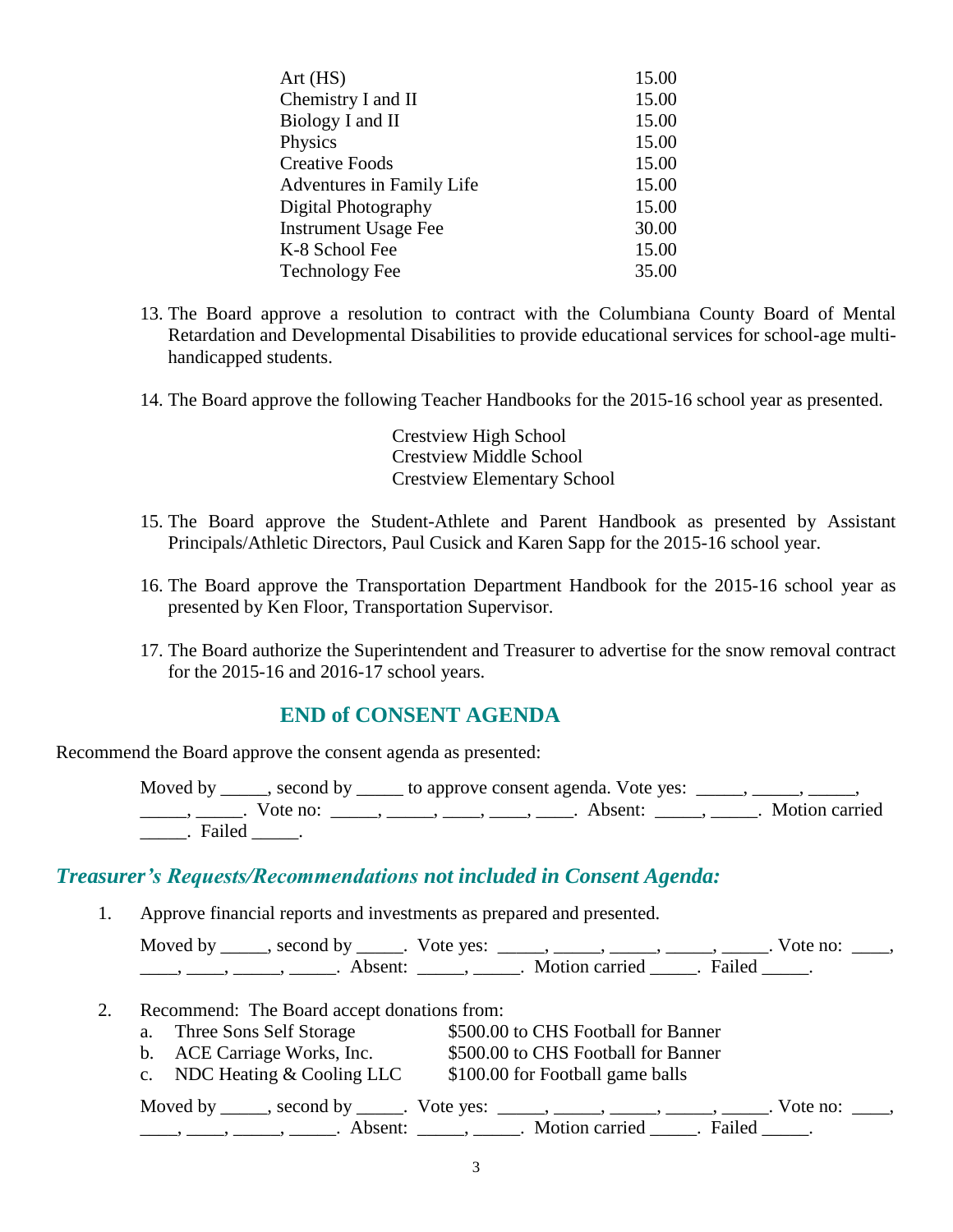#### **Transformation Report:** Mr. Miller

#### *Board Reports:*

| 1. Career Center Report               | Mr. Tucker  |
|---------------------------------------|-------------|
| 2. Student Achievement Liaison Report | Dr. Miller  |
| 3. Legislative Report                 | Mr. Weikart |

#### *Board Committee Reports:*

| 1. | Buildings & Grounds | Mr. Vollnogle |
|----|---------------------|---------------|
|    | 2. Athletic Council | Mr. Tucker    |
|    | 3. Personnel        | Mr. Vollnogle |
|    | 4. Finance Audit    | Dr. Miller    |
|    | 5. Policy           | Dr. Miller    |
|    | 6. Communications   | Mr. Weikart   |
|    | 7. Insurance        | Mr. Vollnogle |

#### *Administrative Reports:*

| 1. Elementary School | Mrs. Dangerfield      |
|----------------------|-----------------------|
| 2. Middle School     | Mr. Richardson        |
| 3. High School       | Mrs. Dickson          |
| 4. Special Education | Mr. Hill              |
| 5. Athletic          | Mr. Cusick/Mrs. Sapp  |
| 6. Lunchroom         | Mrs. Peddicord        |
| 7. Technology        | Mr. Miller            |
| 8. Transportation    | Mr. Floor/Mr. Burbick |
| 9. Maintenance       | Mr. Radman            |

## *Superintendent's Report:* Mr. Dilling

## *Superintendent's Requests/Recommendations not included in Consent Agenda:*

1. Recommend: The Board approve change order #2 for J. Herbert Construction. Contract in the amount of \$4,291.80 for music suite renovations.

Moved by \_\_\_\_\_, second by \_\_\_\_\_. Vote yes: \_\_\_\_\_, \_\_\_\_\_, \_\_\_\_\_, \_\_\_\_\_, \_\_\_\_\_. Vote no: \_\_\_\_, \_\_\_\_\_, \_\_\_\_\_, \_\_\_\_\_\_\_. Absent: \_\_\_\_\_\_, \_\_\_\_\_\_. Motion carried \_\_\_\_\_. Failed \_\_\_\_\_.

2. Recommend: The Board authorize Bradley McGovern to participate in Leadership Columbiana County and tuition be paid from the Board Service Fund.

Moved by \_\_\_\_\_, second by \_\_\_\_\_. Vote yes: \_\_\_\_\_, \_\_\_\_\_, \_\_\_\_\_, \_\_\_\_\_, \_\_\_\_\_. Vote no: \_\_\_\_,  $\underbrace{\hspace{1cm}}$ ,  $\underbrace{\hspace{1cm}}$ ,  $\underbrace{\hspace{1cm}}$  Absent:  $\underbrace{\hspace{1cm}}$ ,  $\underbrace{\hspace{1cm}}$ . Motion carried  $\underbrace{\hspace{1cm}}$ . Failed  $\underbrace{\hspace{1cm}}$ .

3. Recommend: The Board approve to hire the following Sheriff Deputies for security at \$30.00 per hour; all required reports are on file:

Willie Coleman Richard Kimble

Moved by \_\_\_\_\_, second by \_\_\_\_\_. Vote yes:  $\_\_\_\_\_\_\_\_\_\_\_\_\_\_\_\_\_\_\_\_$  \_\_\_\_,  $\_\_\_\_\_\_\_\_\_\_\_\_\_\_\_\_\_$ . Vote no:  $\_\_\_\_\_\_\_\_$  $\overline{\phantom{a}}$ ,  $\overline{\phantom{a}}$ ,  $\overline{\phantom{a}}$ ,  $\overline{\phantom{a}}$ ,  $\overline{\phantom{a}}$  Absent:  $\overline{\phantom{a}}$ ,  $\overline{\phantom{a}}$ ,  $\overline{\phantom{a}}$ ,  $\overline{\phantom{a}}$ ,  $\overline{\phantom{a}}$ ,  $\overline{\phantom{a}}$ ,  $\overline{\phantom{a}}$ ,  $\overline{\phantom{a}}$ ,  $\overline{\phantom{a}}$ ,  $\overline{\phantom{a}}$ ,  $\overline{\phantom{a}}$ ,  $\overline{\phant$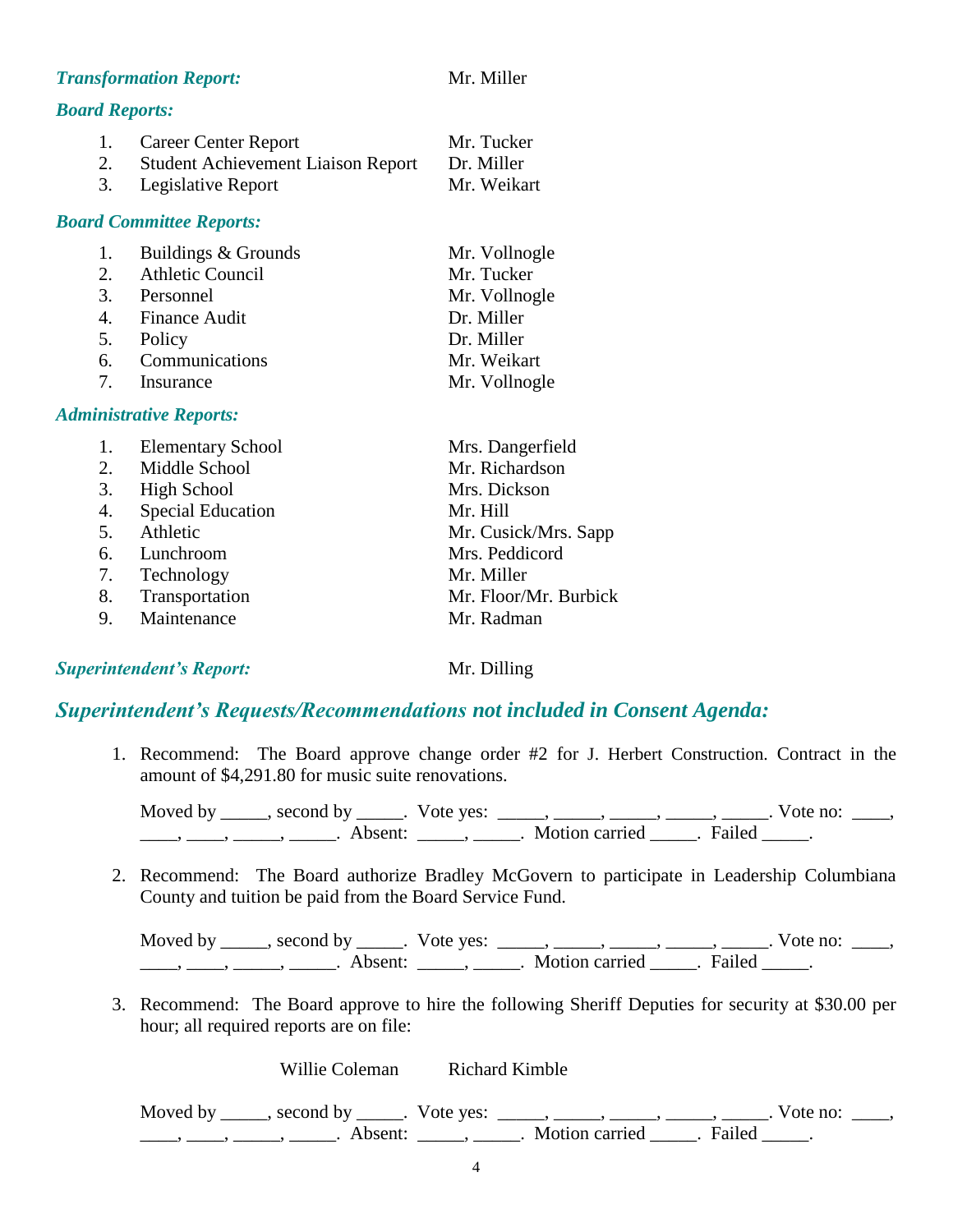4. Recommend: The Board award the contract for pavement repair  $\&$  sealing to  $\qquad$ in the amount of \$ as recommended by John A. Dilling, Superintendent.

Moved by \_\_\_\_\_, second by \_\_\_\_\_. Vote yes: \_\_\_\_\_, \_\_\_\_\_, \_\_\_\_\_, \_\_\_\_\_, \_\_\_\_\_. Vote no: \_\_\_\_,  $\frac{1}{\sqrt{2\pi}}$ ,  $\frac{1}{\sqrt{2\pi}}$ ,  $\frac{1}{\sqrt{2\pi}}$ ,  $\frac{1}{\sqrt{2\pi}}$ ,  $\frac{1}{\sqrt{2\pi}}$ ,  $\frac{1}{\sqrt{2\pi}}$ ,  $\frac{1}{\sqrt{2\pi}}$ ,  $\frac{1}{\sqrt{2\pi}}$ ,  $\frac{1}{\sqrt{2\pi}}$ ,  $\frac{1}{\sqrt{2\pi}}$ 

5. Recommend: The Board approve the following resolution:

PURCHASE OF REAL ESTATE (R.C. Section 3313.17)

**WHEREAS,** Barbara Elaine Dern (the "Seller") owns certain real property located at 44166 Crestview Road in the Township of Fairfield, County of Columbiana, State of Ohio ("Property") within the Crestview Local School District; and

**WHEREAS**, the School District desires to acquire the Property from the Seller for school district purposes and the Seller is willing to sell the Property to the School District.

**NOW, THEREFORE, BE IT RESOLVED** by the Board of Education of the Crestview Local School District, Columbiana County, Ohio, that:

Section 1. The Board hereby authorizes and approves the purchase of the Property for the School District for a purchase price equal to Seventy Seven Thousand Five Hundred Dollars (\$77,500.00) (the "Purchase Price"), subject to adjustment for closing costs.

Section 2. The Board hereby authorizes and approves the School District to enter into a real estate purchase contract (the "Purchase Contract") with the Seller for the acquisition of the Property for the Purchase Price. The proposed form of the Purchase Contract attached hereto as Exhibit A is hereby authorized and approved.

Section 3. On behalf of the Board, the Board President, Treasurer and Superintendent are hereby authorized to execute the Purchase Contract, which shall be substantially in the form attached hereto. The Board President, Treasurer and Superintendent are also hereby authorized to execute any other agreements or documents necessary to effectuate the purposes of the Purchase Contract and the closing of the purchase of the Property pursuant thereto.

Section 4. The Treasurer is authorized to make appropriate arrangements to pay the closing costs required for the Property pursuant to the Purchase Contract, and payment of such costs is hereby approved.

**BE IT FURTHER RESOLVED** that all formal actions of this Board concerning and relating to the adoption of this Resolution were adopted in an open meeting of this Board, and all deliberations of this Board and of any of its committees that resulted in such formal action, were in meetings open to the public, in compliance with all legal requirements, including Section 121.22 of the Ohio Revised Code.

Moved by \_\_\_\_\_, second by \_\_\_\_\_. Vote yes:  $\_\_\_\_\_\_\_\_\_\_\_\_\_\_\_$  \_\_\_\_\_, \_\_\_\_\_, \_\_\_\_\_. Vote no:  $\_\_\_\_\_\_\$ \_\_\_\_\_, \_\_\_\_\_\_, \_\_\_\_\_\_\_. Absent: \_\_\_\_\_\_, \_\_\_\_\_\_. Motion carried \_\_\_\_\_\_. Failed \_\_\_\_\_.

6. Recommend: Turner Dairy Farms, Inc. be awarded the contract for milk and milk products for the 2015-16 school year. Following price quotes include an escalator clause:

| $\frac{1}{2}$ pint 1% chocolate                                        | \$.2150                 |
|------------------------------------------------------------------------|-------------------------|
| $\frac{1}{2}$ pint skim milk                                           | .1950                   |
| Sour Cream                                                             | 5.95                    |
| Moved by _____, second by _____. Vote yes: ____, ___, ___, ____, ____, | Vote no:                |
| Absent: _____, ______.                                                 | Motion carried . Failed |

7. Recommend: Nickles Bakery be awarded the contract for bread and rolls for the 2015-16 school year. Following price quotes include use of USDA flour:

| 18 oz. Multi Grain Rolls         | 2.05 |
|----------------------------------|------|
| 22 oz. Whole Grain White Bread   | 1.64 |
| 12 oz. Whole Grain Hamburger Bun | 1.22 |
| 12 oz. Whole Grain Weiner Bun    | 1.22 |